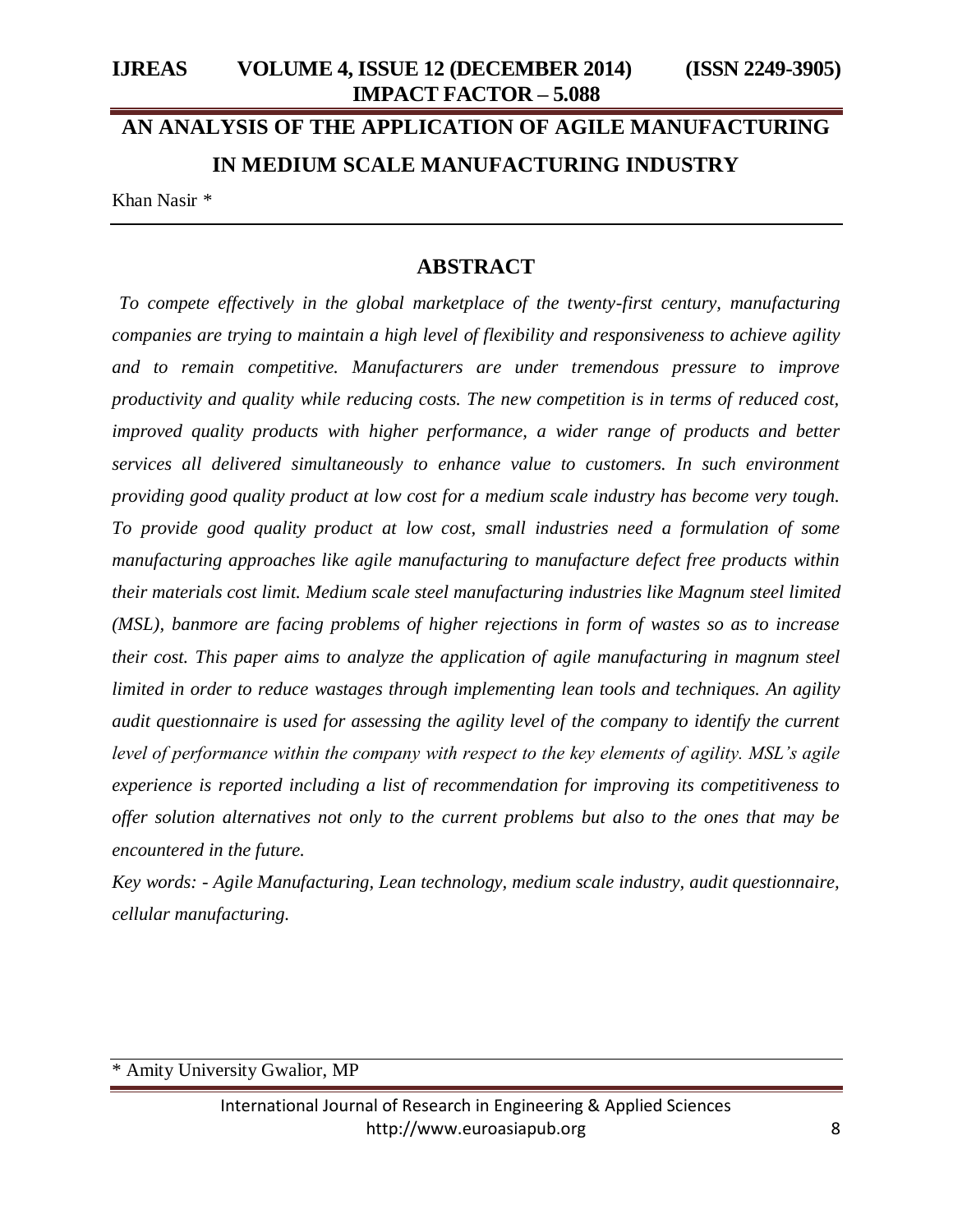# **INTRODUCTION**

In the past, economies of scale ruled the manufacturing world and everybody knew that mass production and full utilization of plant capacity was the way to make money. This style of manufacturing resulted in inflexible plants that could not be easily reconfigured, and were associated with swollen raw materials, work-in-process and finished goods inventories. Since the early 1980s, in pursuit of greater flexibility, elimination of excess in inventory, shortened leadtimes, and advanced levels of quality in both products and customer service, industry analysts have popularized the terms `world-class manufacturing' and lean production'.

The aim is to generate a framework that will reduce wastes and subsequently increase the flexibility in production. Customer Demand Uncertainty including lean and agile paradigms has been widely investigated so far and there are available research studies regarding this area.

**Gunasekaran** (2002) et.al [1] presents a case study conducted on agile manufacturing in the GEC Marconi Aerospace (GECMAe) company. The study provides the reader with an insight into the company and its agility level. An agility audit questionnaire is used for assessing the agility level of the company.

**Nitin Upadhye, S. G. Deshmukh and Suresh Garg** (2010) et.al [2] discusses the issues of MSMEs and presents a case to demonstrate the improvements achieved in an Indian mid size auto component's manufacturing unit after the implementation of LMS.

**Fawaz Abdullah** (2003) et.al [3] addresses the application of lean manufacturing concepts to the continous production/ process sector with a focus on steel industry

**Debra A. Elkins, Ningjian Huang and Jeffrey M. Alden** (2004) et.al [6] discuss two simple decision models that provide initial insights and industry perspective into the business case for investment in agile manufacturing systems. The models are applied to

study the hypothetical decision of whether to invest in a dedicated, agile, or flexible manufacturing system for engine and transmission parts machining.

**Kalpakjian and Schimd** (2003) et.al [14] define the agile manufacturing and suggests it need and importance in global context.

**Mahesh Pophaley and Ram Krishna Vyas** (2010) et.al present a classification, review and analysis of the literature on Plant Maintenance Management Practices (PMMP) employed in Automobile Industries.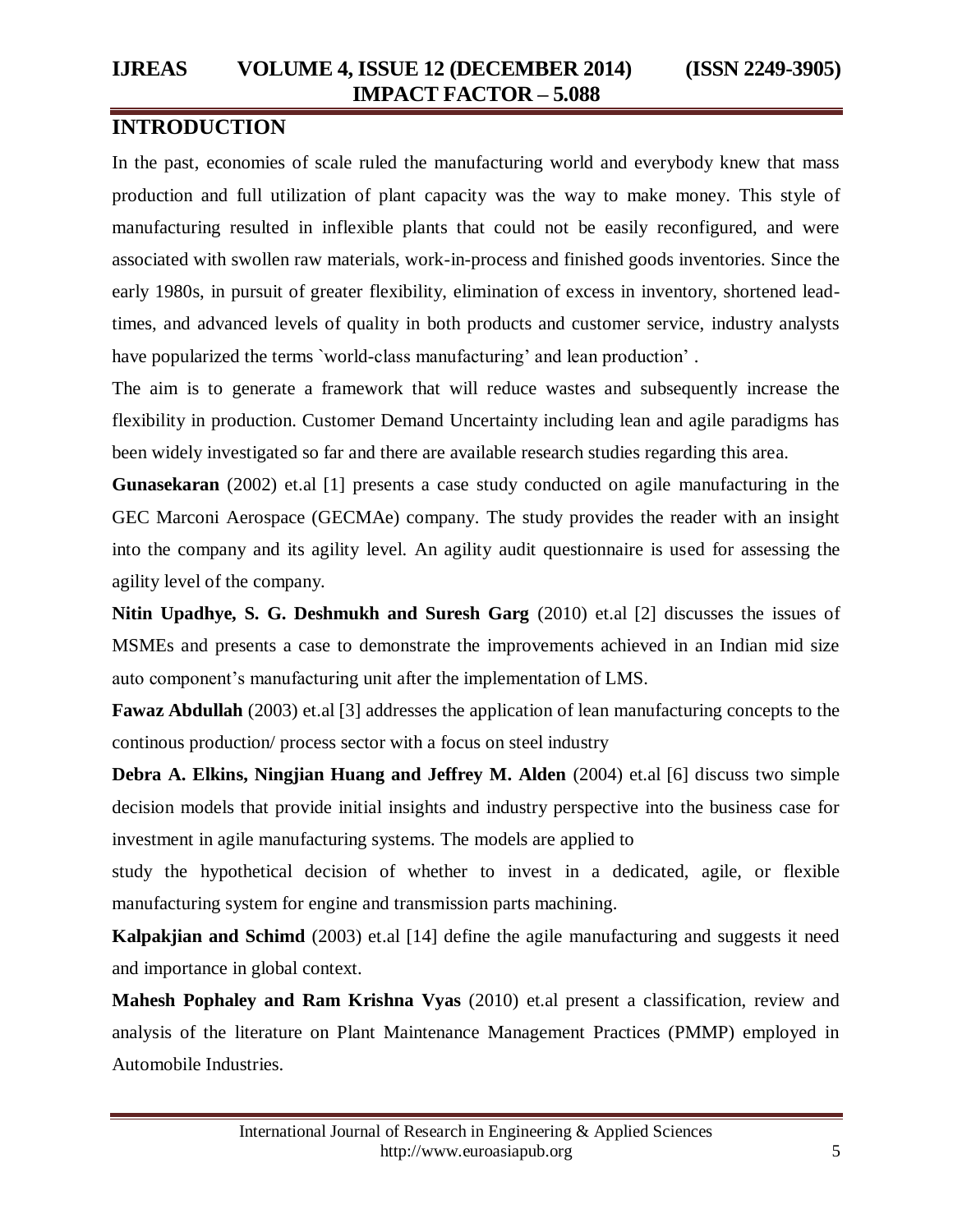# **RESEARCH METHODOLOGY**

Once companies pinpoint the major sources of waste, tools such as continuous improvement, autonomous maintenance, just in time, fishbone diagram and others will guide companies through corrective actions so as to eliminate waste. Continuous Improvement is another fundamental principle of lean manufacturing. One of the effective tools for continuous improvement is 5S, which is the basis for an effective lean company. Japanese name of Autonomous maintenance is JISHU HOZEN. This pillar is geared towards developing operators to be able to take care of small maintenance tasks, thus freeing up the skilled maintenance people to spend time on more value added activity and technical repairs. Cellular manufacturing is one of the cornerstones when one wants to become lean. The Fishbone Diagram is an easy to use and effective cause and effect technique developed by Kauoru Ishikawa (1982).

#### **CASE STUDY**

This research work is carried out in Magnum steel limited (MSL) located at banmore industrial area near Gwalior. The purpose is to perform an agility audit on the company using the questionnaire to identify the current level of performance. So first of all lean philosophy is implemented in MSL in order to minimize the wastages. As seen in industry, during production the maximum rejection occurs near about 14 % per month of total production in these rolling mills. The data has been analyzed for year 2013 so as to find out the areas of rejection. After analyzing the data, there are 10 areas are identified which contributes the maximum rejections during the whole processes.

| S.N            | <b>Process</b> | <b>Defects</b>                    | % Rejection |
|----------------|----------------|-----------------------------------|-------------|
| $\mathbf{1}$   | Raw Material   | Plastic, Claw etc                 | 1.17        |
| 2              | Casting        | Penal, Crack, Slag etc            | 1.28        |
| 3              | Welding        | Piping, Clay, Slag, Balancing     | 1.76        |
| $\overline{4}$ | Furnace        | Max Temp, Thermal Insulation etc  | 1.27        |
| $5^{\circ}$    | Peeling        | Popper, Overheating               | 1.26        |
| 6              | Roller         | Gapping, Bearing Failure          | 2.93        |
| $\tau$         | Conveyor       | Jamming, Bearing Failure, Bending | 5.71        |
| 8              | Pushing        | Mishandling                       | 1.79        |
| 9              | Cutting        | Over cutting, Cracking            | 2.02        |
| 10             | Inspection     | Gauge, Eye                        | 0.80        |

**Table 1: process wise rejection of leave spring in 2013**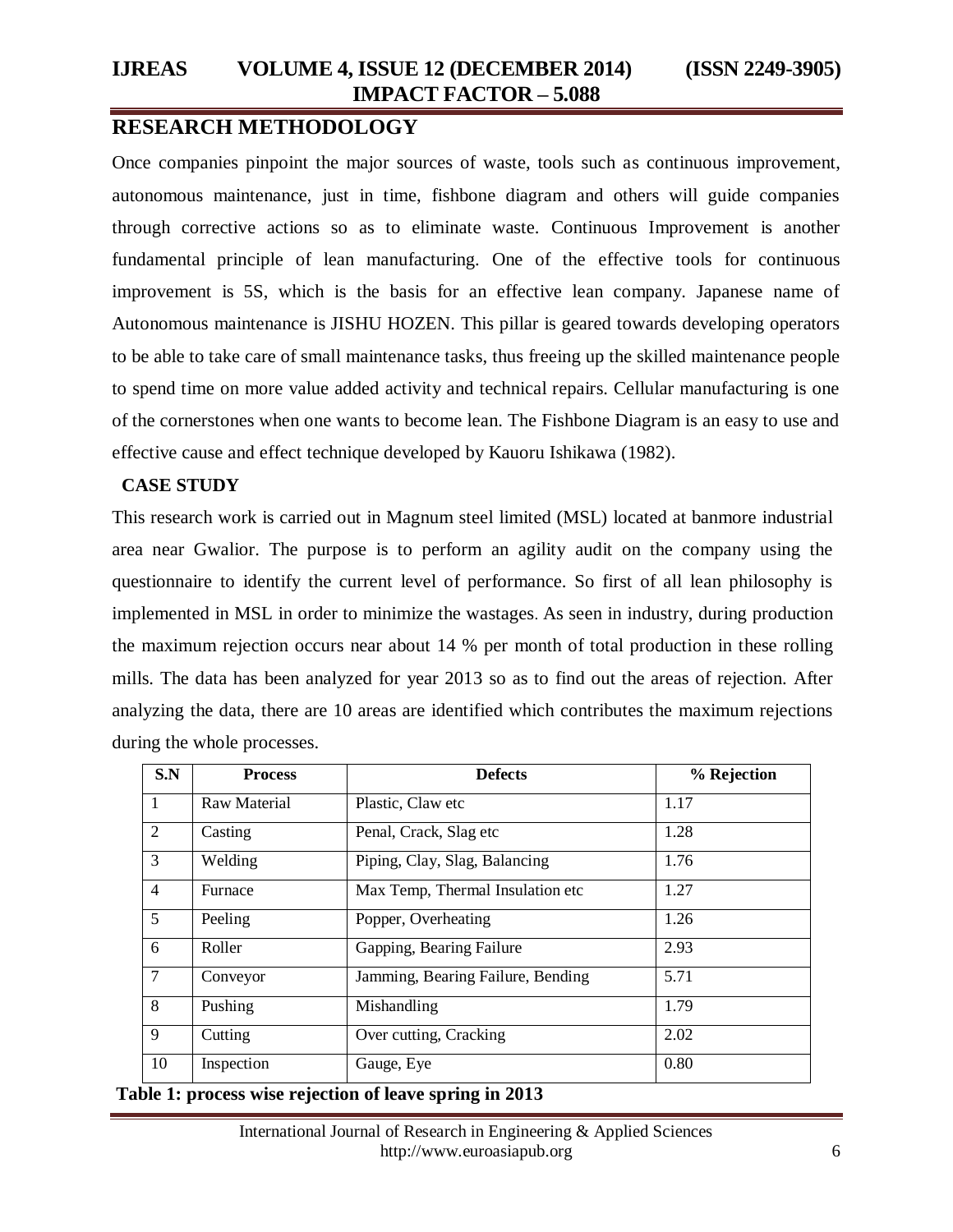Change Team is formed within the plant. Change teams includes mill in charge, supervisors and maintenance personnel. First of all, fishbone diagrams are drawn for each areas of rejection which are shown below:



#### **Figure 1: Fish bone diagram for conveyor rejection**

## **DATA ANALYSIS**

Data collected for the past three months. The operation is based on one shift per day. Every shift is for eight hours. The planned down time is 10 minutes per hour during shift for cooling and tiding up the work area. The collected data is shown in given tables:

| S. No          | Name of the process |               | % Rejection in various months |        |  |  |  |  |
|----------------|---------------------|---------------|-------------------------------|--------|--|--|--|--|
|                |                     | <b>Oct 13</b> | <b>Nov 13</b>                 | Dec 13 |  |  |  |  |
| $\mathbf{1}$   | Raw material        | 5.90          | 5.85                          | 5.86   |  |  |  |  |
| 2              | Casting             | 6.48          | 6.37                          | 6.44   |  |  |  |  |
| 3              | Welding             | 8.84          | 8.78                          | 8.90   |  |  |  |  |
| $\overline{4}$ | Furnace             | 6.38          | 6.44                          | 6.34   |  |  |  |  |
| 5              | Peeling             | 6.26          | 6.34                          | 6.31   |  |  |  |  |
| 6              | Roller              | 14.60         | 14.65                         | 14.57  |  |  |  |  |
| $\overline{7}$ | Conveyor            | 28.50         | 28.61                         | 28.55  |  |  |  |  |

International Journal of Research in Engineering & Applied Sciences http://www.euroasiapub.org 7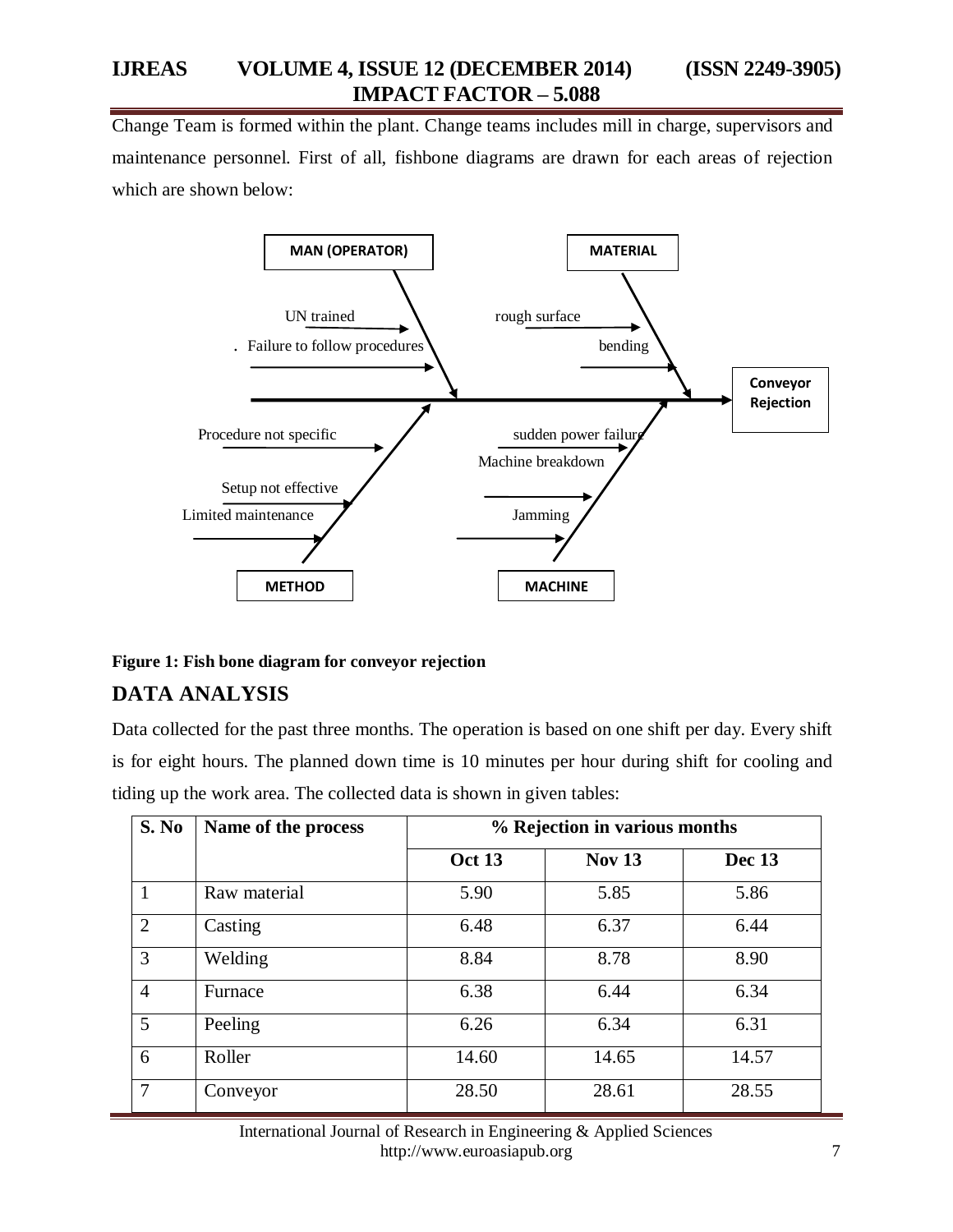# **IJREAS VOLUME 4, ISSUE 12 (DECEMBER 2014) (ISSN 2249-3905) IMPACT FACTOR – 5.088**

|    | Pushing        | 8.96  | 8.88  | 8.99  |
|----|----------------|-------|-------|-------|
|    | <b>Cutting</b> | 10.10 | 10.16 | 10.15 |
| 10 | Inspection     | 3.97  | 3.91  | 3.88  |

#### **Table 2: % Rejection in various processes from Oct 13 to Dec 13**

The focus is on individual areas of rejections, finding causes and suggests solutions and implements lean techniques in order to minimize wastages. After applying the adopted methodologies, providing the necessary training to the workers, supervise them and strictly follow the work instructions, the defects are reduced

# **RESULT & DISCUSSIONS**

So after implementing *lean tools and techniques* on selected rolling mill (16"/10"), there is a reduction in rejected pieces from **13.94 %** to **11.26 %** in the month of January and February 2014. This results in saving of **Rs. 891000** (per piece cost Rs 2700 at that time) due to reduction of defects in February month (368 more pieces were produced in February 2014).

| S. No          | Leave spring             |               | <b>Before Lean</b> | <b>After Lean</b> |        |               |
|----------------|--------------------------|---------------|--------------------|-------------------|--------|---------------|
|                | Month                    | <b>Oct 13</b> | <b>Nov 13</b>      | Dec 13            | Jan 14 | <b>Feb 14</b> |
| $\overline{2}$ | Total production         | 12245         | 11990              | 12176             | 12183  | 12211         |
| 3              | Total defected<br>pieces | 1707          | 1677               | 1694              | 1440   | 1364          |
| $\overline{4}$ | % of total<br>Production | 13.94         | 13.99              | 13.91             | 11.82  | 11.26         |

The detailed result is shown in tabulated form.

**Table 3: Total production and % of defects after Lean from Jan 14 to Feb 14**

| S. No          | <b>Leave spring</b>                                  |               | <b>Before Lean</b> | After Lean    |               |         |
|----------------|------------------------------------------------------|---------------|--------------------|---------------|---------------|---------|
|                | Month                                                | <b>Oct 13</b> | <b>Nov 13</b>      | <b>Dec</b> 13 | <b>Jan 14</b> | Feb 14  |
| 2              | No of rejected pieces                                | 1707          | 1677               | 1694          | 1440          | 1364    |
| 3              | Amount in rupees                                     | 4608900       | 4527900            | 4573800       | 3888000       | 3682800 |
| $\overline{4}$ | <b>Reduction in defects</b>                          | 254           | 368                |               |               |         |
|                | <b>Saving in terms of Rupees</b> ( $\times$ Rs 2700) | 685800        | 891000             |               |               |         |

**Table 4: Total rejection in pieces and rupees after Lean from Jan 14 to Feb 14**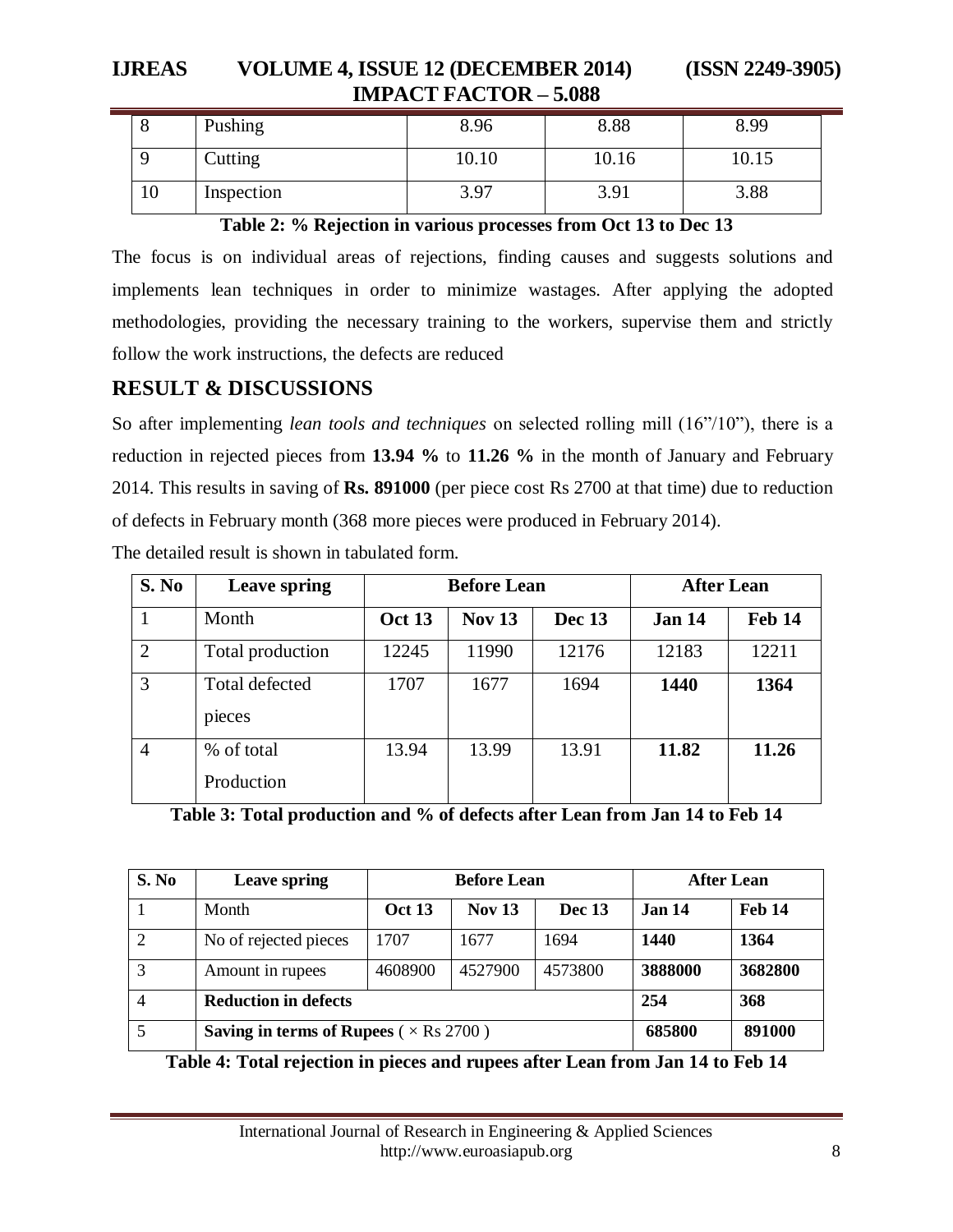# **IJREAS VOLUME 4, ISSUE 12 (DECEMBER 2014) (ISSN 2249-3905) IMPACT FACTOR – 5.088**

| S. No | <b>Type of Rejection</b> |        | <b>Before Lean</b> | <b>After Lean</b> |               |               |
|-------|--------------------------|--------|--------------------|-------------------|---------------|---------------|
|       |                          | Oct 13 | <b>Nov 13</b>      | <b>Dec 13</b>     | <b>Jan 14</b> | <b>Feb 14</b> |
|       | Raw material             | 1.18   | 1.17               | 1.18              | 1.13          | 1.09          |
|       | Rejection                |        |                    |                   |               |               |
| 2     | Process Rejection        | 18.82  | 18.83              | 18.82             | 15.88         | 15.00         |
| 3     | <b>Total Rejection</b>   | 20     | 20                 | 20                | 17.01         | 16.09         |



## **Figure 2: % of defects in various months**

# **SUGGESTIONS FOR REDUCING WASTAGES:**

| S. No          | <b>Process</b> | <b>Types</b>       | of             |                | Reason of Rejection  |     | Suggestion                        |
|----------------|----------------|--------------------|----------------|----------------|----------------------|-----|-----------------------------------|
|                |                | <b>Defects</b>     |                |                |                      |     |                                   |
| $\mathbf{1}$   | Row            | Plastic,           | Claw.          |                | Row Material is not  |     | Proper checked to be carried      |
|                | Material       | etc                |                | per<br>as      | order                | and | out before<br>using the raw       |
|                |                |                    |                | specification. |                      |     | material.                         |
| $\overline{2}$ | Casting        | Penal, crack, slag |                |                | Crack penal cannot   |     | Proper material to be used for    |
|                |                |                    |                |                | be used because of   |     | casting<br>and<br>correct<br>heat |
|                |                |                    |                |                | improper casting     |     | treatment to be given             |
| 3              | Welding        | Piping,            | Clay,          | Due<br>to      | improper             |     | As per the material correct       |
|                |                | Slag,              | minor          |                | welding because of   |     | type of welding is to done        |
|                |                | Crack              |                | unskilled      |                      |     |                                   |
|                |                |                    |                | technicians.   |                      |     |                                   |
| $\overline{4}$ | Pushing        | Bend,              | <b>Bearing</b> |                | Material failure and |     | Proper and specified material     |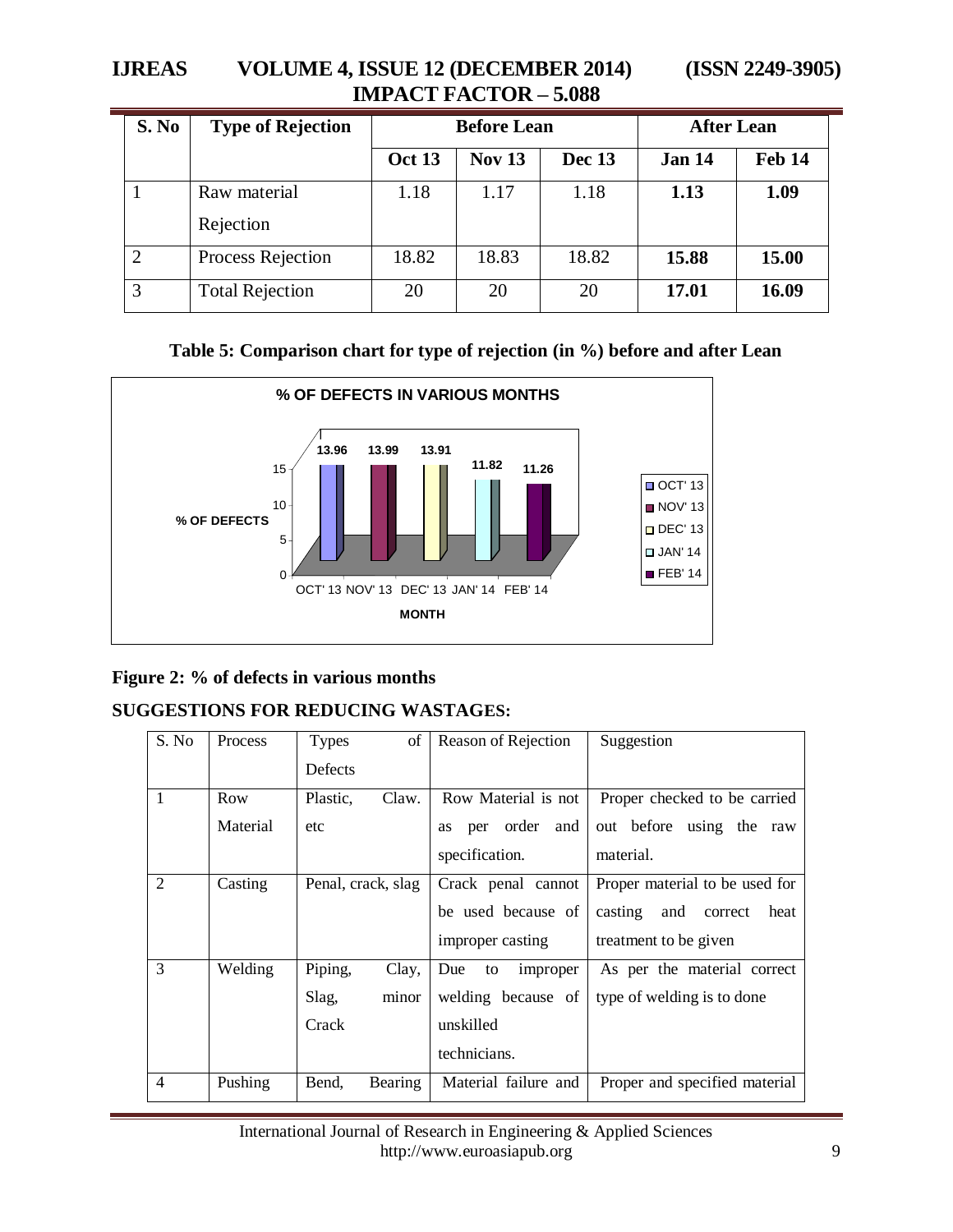# **IJREAS VOLUME 4, ISSUE 12 (DECEMBER 2014) (ISSN 2249-3905) IMPACT FACTOR – 5.088**

|    |            | failure, Patches,  | improper handling of  | for a particular work to be     |
|----|------------|--------------------|-----------------------|---------------------------------|
|    |            | Gear box failure   | work<br>the<br>causes | used                            |
|    |            |                    | defects.              |                                 |
| 5  | Furnace    | Temperature        | Improper              | Correct temp and specified      |
|    |            | maximum,           | temperature<br>and    | insulation to be incorporated   |
|    |            | Thermal            | incorrect insulation  |                                 |
|    |            | Insulation, Low    |                       |                                 |
|    |            | heating            |                       |                                 |
| 6  | Peeling    | Popper             | Incorrect<br>heat     | Specificities temp. is to be    |
|    |            |                    | treatment causes the  | maintained.                     |
|    |            |                    | defect.               |                                 |
| 7  | Roller     | Gapping,           | Improper machining    | Rollers to be checked for       |
|    |            | Bearing failure,   | causes gapping and    | correctness of positioning.     |
|    |            |                    | bearing failure.      |                                 |
| 8  | Cutting    | <b>Blades</b>      | Imperfect handling    | Machine to be checked for       |
|    |            | deflection, Belt   | of machine.           | proper maintenance              |
|    |            | loosing, Gear      |                       |                                 |
|    |            | breaker stop,      |                       |                                 |
|    |            | Wheel Cracks,      |                       |                                 |
|    |            | Flat guide failure |                       |                                 |
| 9  | Conveyor   | Jamming,           | Overloading and       | To be cheeked for maintained    |
|    |            | Bearing failure,   | improper              | spiffed to be correct heat      |
|    |            | Bending, Cracks    | maintenance of        | treatment                       |
|    |            | in<br>conveyor     | bearing causes its    |                                 |
|    |            | rollers            | failure. While roller |                                 |
|    |            |                    | fails due to sudden   |                                 |
|    |            |                    | loading and rough     |                                 |
|    |            |                    | surface of the object |                                 |
|    |            |                    | to be loaded.         |                                 |
| 10 | Inspection | Gauge              | Inspection            | Calibration<br>of<br>instrument |
|    |            | ,Quenching         | instrument should be  | should be done regularly.       |
|    |            |                    | maintained timely.    |                                 |
|    |            |                    | Quenching should be   |                                 |
|    |            |                    | properly done.        |                                 |

## **Table 6: Defects, reason and suggestions for defects in various processes**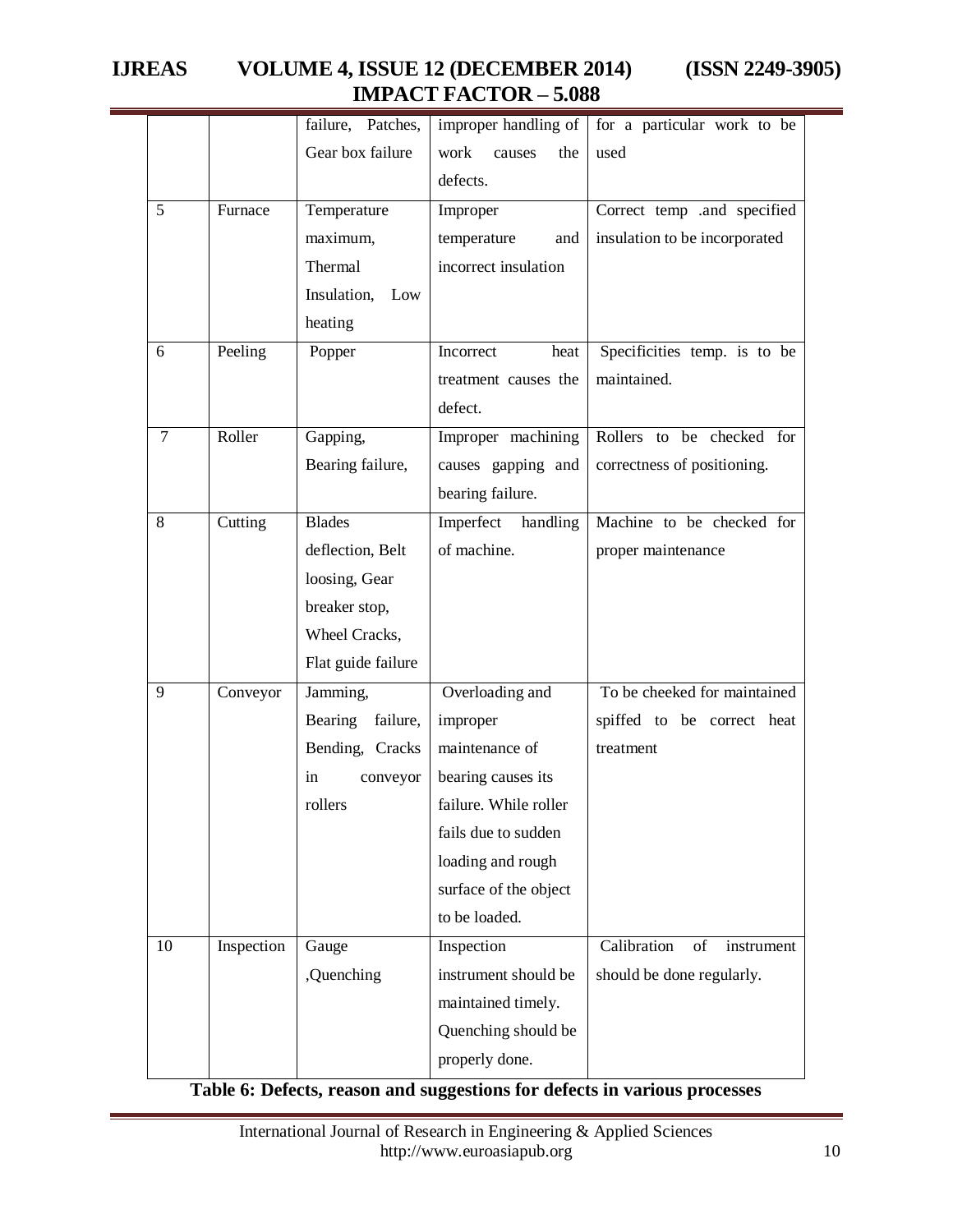# **AGILTY AUDIT QUESTIONNAIRE:**

After approaching towards lean mindset, the current level of agility is to be investigated with the help of a standard audit questionnaire administered within the company studied, Magnum steel limited (MSL) with respect to the five key elements of agility are Enriching the customer, Cooperating to enhance competitiveness, Mastering change and uncertainty, Leveraging people and information and Manufacturing advancement and Safety aspects.

- 1. Results for **enriching the customer** (MSL) (maximum possible score=12; current performance for enriching the customer=6/12=**50%** agility index; suggested performance for enriching the customer=11/12=**91%** agility index)
- 2. Results for **co-operating to enhance competitiveness** (MSL) (maximum possible score=9; current performance for enhancing competitiveness=4/9=**44%** agility index; suggested performance for enhancing competitiveness=9/9=**100%** agility index)
- 3. Results for **mastering change and uncertainty** (MSL) (maximum possible score=8; current performance for mastering change and uncertainty=2/8=**25%** agility index; suggested performance for mastering change and uncertainty=(7,1/2)/8=**94%** agility index)
- 4. Results for **leveraging people and information** (MSL) (maximum possible score=14; current performance for leveraging people and information =4/14=**28.5%** agility index; suggested performance for mastering change and uncertainty=13/14=**93%** agility index)
- 5. Results for **manufacturing advancement and Safety aspects** (MSL) (maximum possible score=12; current performance for leveraging people and information=(4,1/4)/12=**35%** agility index; suggested performance for mastering change and uncertainty=12/12=**100%** agility index)

# **RECOMMENDATIONS**

After analyzing the questionnaire, the some recommendations made for improving the agility level of the company. One of the most important suggestion is to apply a *cellular manufacturing* approach to shop floor for established products to reduces wastages, throughput time and hence unit cost. Consequently, cellular manufacturing would go a long way towards improving the turn/around delivery times as well. A short attempt is made to suggest the layout which is shown in given figure.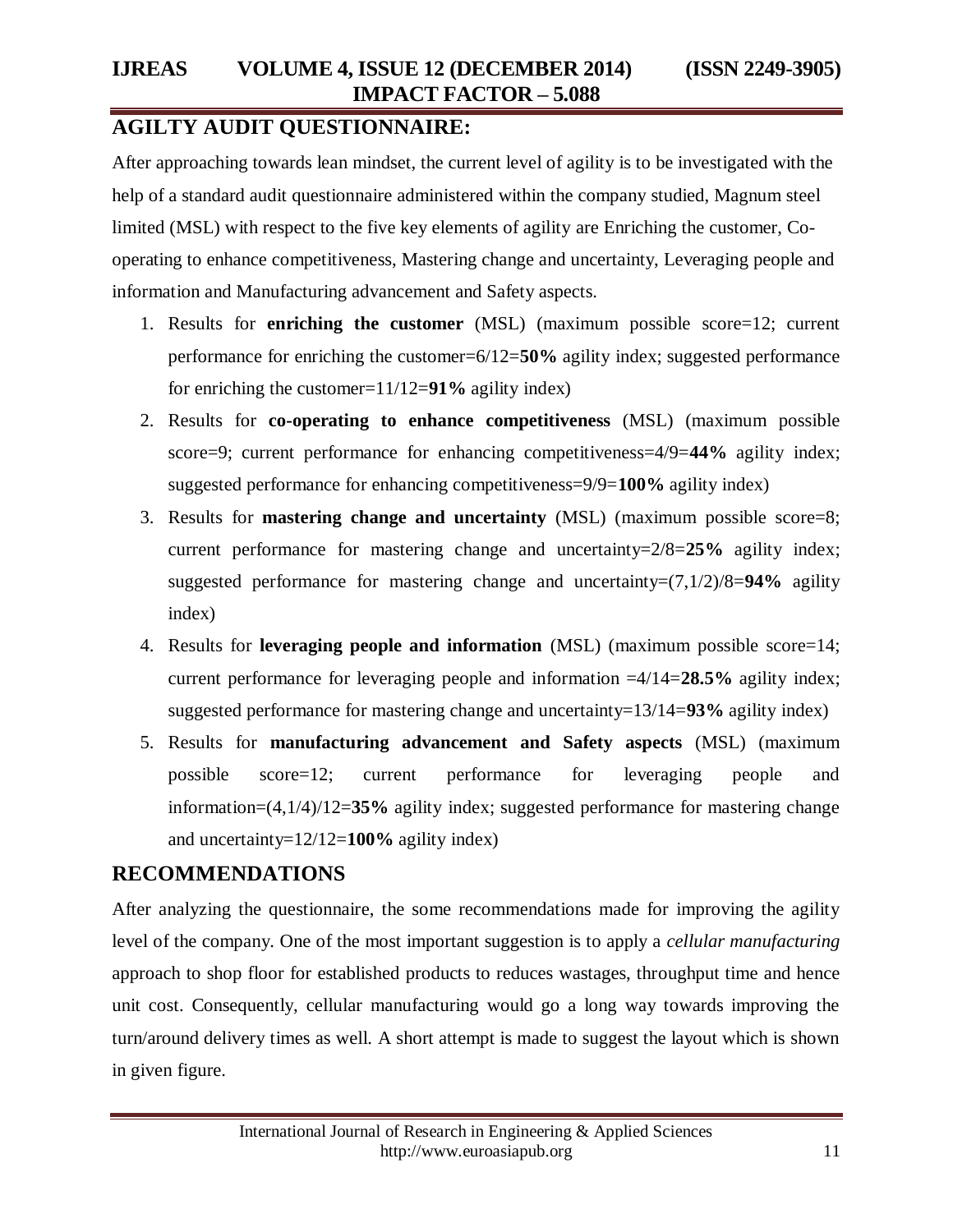PROPOSED LAYOUT



**Figure 3: Proposed layout**

## **CONCLUSION**

The data collected from the questionnaire have led to the conclusion that cost is a key parameter for both production (the company) and more importantly, the customer. As cost is the primary issue, one should be in the mode of "thinking *lean'*. To reduce costs, along with cellular manufacturing, adoption of other valuable concepts and technologies should also be considered. The market for Magnum steel limited (MSL) is by no means as turbulent, e.g. the mobile phone industry where there is a definite requirement to be agile and to remain so. This is not to say that agility is only applicable to new products and the leanness should be purely applied to older products. Quite the opposite, various enablers of agile manufacturing such as Lean manufacturing, Maintenance management, Supply chain management, Integrated production, Information systems and concurrent engineering are quite useful to employ in a company like MSL.